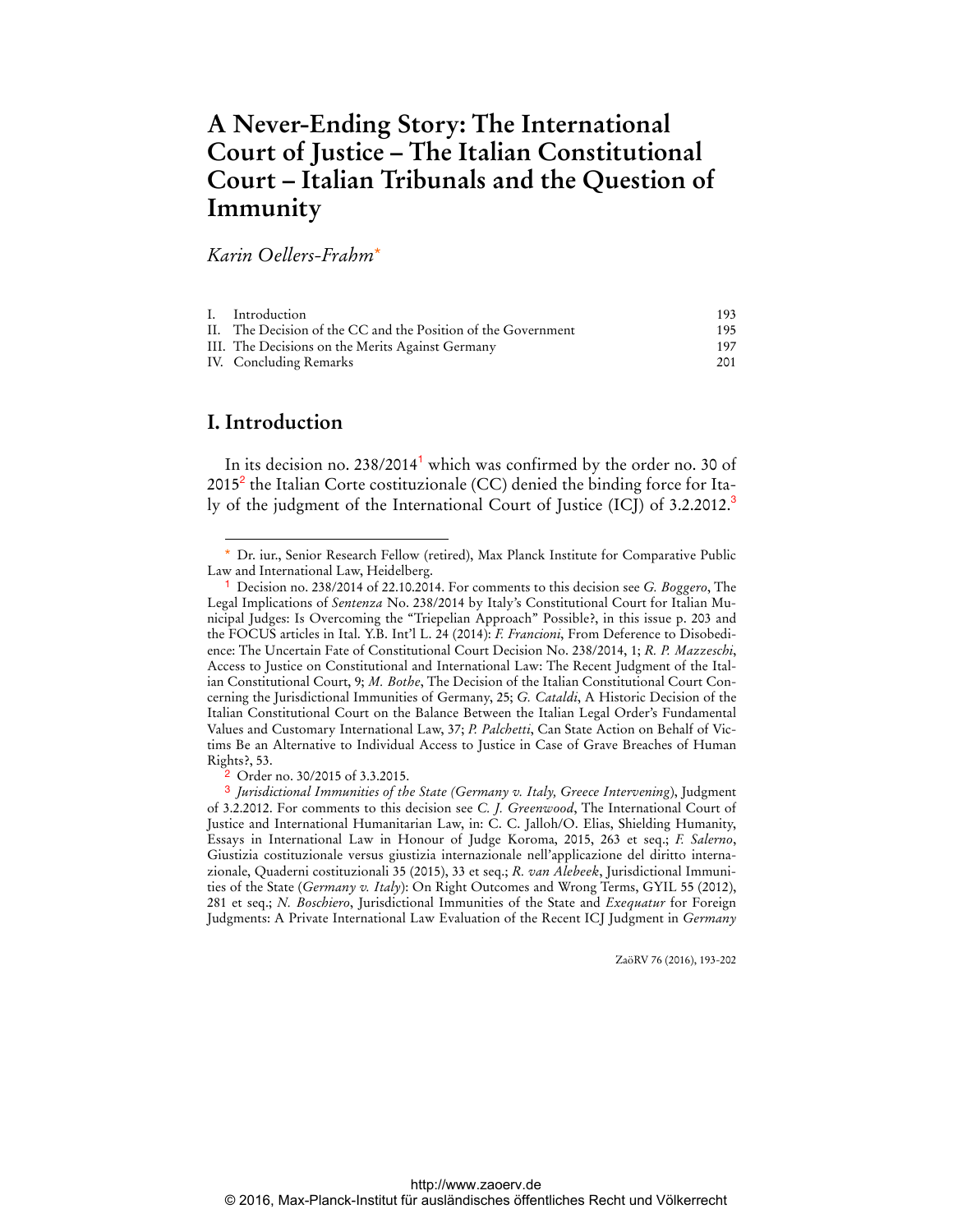### 194 *Oellers-Frahm*

In this judgment the ICJ had confirmed the character and existence as customary international law of the principle of State immunity even in the context of war crimes and crimes against humanity. The decisions of the CC gave thus leeway to claims against Germany before Italian tribunals respectively the continuance of pending cases despite of the ICJ judgment.<sup>4</sup> This situation was embarrassing for the Italian tribunals which were confronted with the problem to abide by the decision of the CC although aware of the fact that by admitting cases against Germany and convicting Germany they would violate international law and perhaps even trigger a new application of Germany before the ICJ. Furthermore, there was and still exists the unsolved problem of immunity from execution: In its decision of October 2014 the CC had expressly stated that the decision concerned only the jurisdictional immunity, not however immunity from execution, because the question presented to the CC only referred to jurisdictional immunity.<sup>5</sup> Accordingly, the Italian tribunals have jurisdiction in cases against Germany concerning war crimes committed against Italian citizens, while the question of execution of such judgments – which certainly would not be complied with voluntarily by Germany – remains an open problem. The Italian tribunals, in particular the Tribunale di Firenze – which had triggered the decision of the CC – were highly creative in looking for a way out of the dilemma created by the CC. Although their judicial skill can only be admired, this does not change the outcome, namely that proceedings against Germany before Italian tribunals are violating international law and are in breach of the judgment of the ICJ which is binding upon Italy. Only if the judgment of the ICJ would fulfil one of the reasons giving rise to nullity of an international judgment,<sup>6</sup> the non-compliance with the judgment would be justified. In the present case, however, not even Italy ever raised the

ZaöRV 76 (2016)

 $\overline{a}$ 

*v. Italy*, in: N. Boschiero/T. Scovazzi/C. Ragni/C. Pitea (eds.), International Courts and the Development of International Law, 2013, 781 et seq.; *M. Calisto*, Jurisdictional Immunities of the State: *Germany v. Italy* Before the ICJ from an Italian Perspective, GYIL 55 (2012), 319 et seq.; *K. Oellers-Frahm*, State Immunity vs. Human Rights: Observations Concerning the Judgment of the ICJ in the Jurisdictional Immunities of States Case (*Germany v. Italy*), in: D. Hanschel/S. Graf Kielmansegg/ U. Kischel/ C. Koenig/R. A. Lorz (eds.), Mensch und Recht, FS Eibe Riedel, 2013, 389 et seq.; *F. Boudreault*, Identifying Conflicts of Norms: The ICJ Approach in the Case of the Jurisdictional Immunities of the State (*Germany v. Italy: Greece Intervening*), LJIL 25 (2012), 1003 et seq.

<sup>4</sup> As an example reference may be made to the decision of the Tribunale ordinario di Roma no. 11069/2015 of 20.6.2015 annulling an order by which in compliance with the ICJ judgment a proceeding against Germany had been terminated.

<sup>5</sup> Pre-ultimate paragraph of the decision, § 1.

<sup>6</sup> *K. Oellers-Frahm*, Judicial and Arbitral Decisions, Validity and Nullity, MPEPIL 2013, § E, 16 et seq.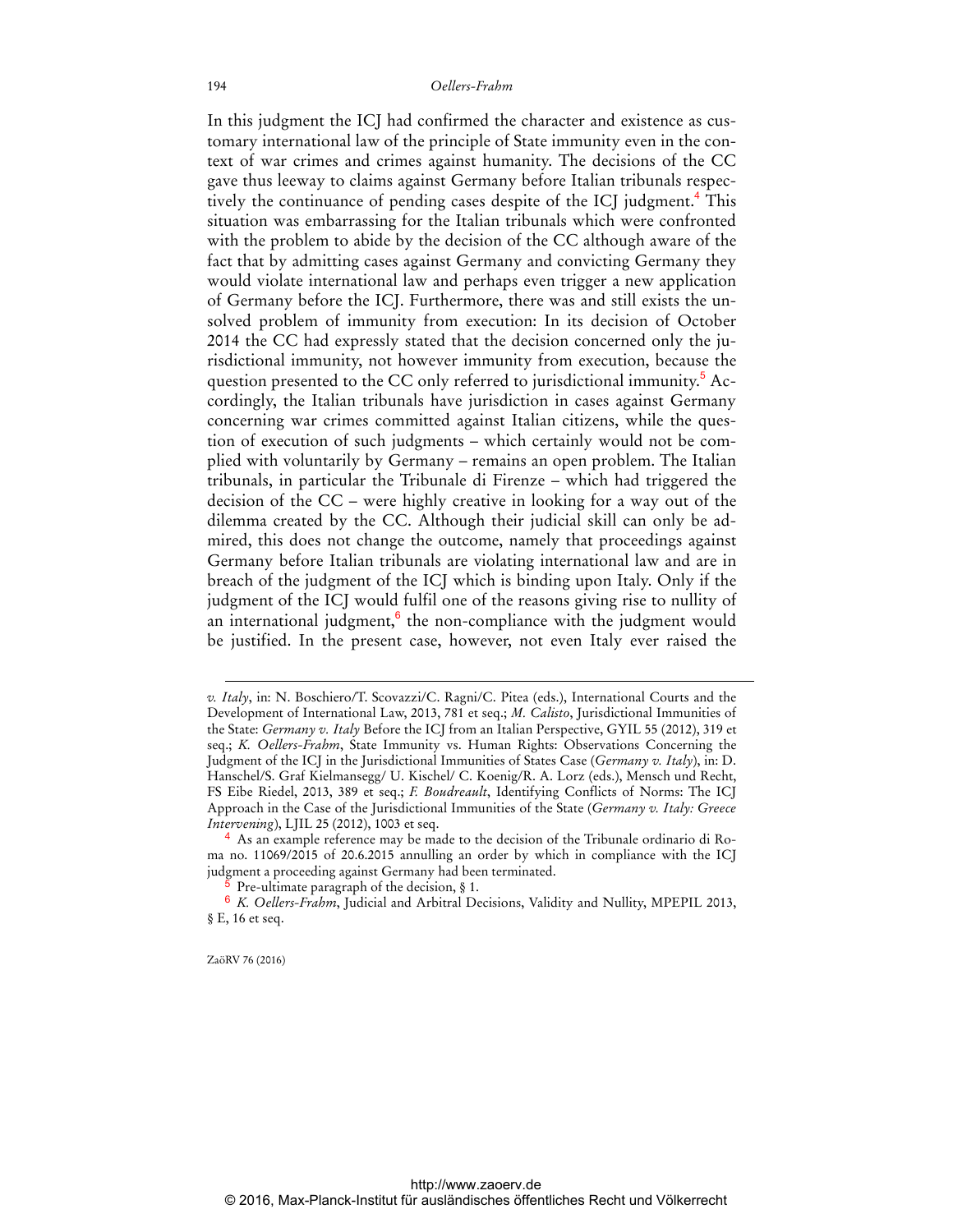question of nullity of the ICJ judgment being aware of the fact that such reproach would be completely unfounded.

On the basis of these preliminary remarks the following brief comment will focus mainly on how the Italian tribunals, in the first line the Tribunale di Firenze, but also other tribunals (i.e. Tribunale di Piacenza)<sup>7</sup> tried to cope with the dilemma caused by the CC decision. As they were obliged not to apply the provisions considered contrary to the Italian constitution and thus had to admit the cases against Germany, $\frac{8}{3}$  it is highly interesting to see how they decided on the merits. Although they nearly all spent much argument in commenting and in general supporting the decision of the  $CC<sup>9</sup>$ , they did not add new convincing reasons justifying the disregard of the ICJ judgment, but repeated more or less the argument of Italy advanced before the ICJ insisting primarily on the gravity of the acts committed and the trumping effect of human rights and human dignity concerning any other rule of international law.<sup>10</sup>

## **II. The Decision of the CC and the Position of the Government**

With regard to the developments following the decision of the  $CC<sub>11</sub><sup>11</sup>$  a first point worth mentioning is the fact that in the proceedings before Italian tribunals the Italian State, represented by the President of the Council of Ministers, took a position in compliance with the ICJ judgment, not the decision of the CC. In fact, the Government which participated in two of the

 $\overline{a}$ 

<sup>7</sup> Tribunale di Firenze, Order of 23.3.2015 and decision no. 2468/2015 of 6.7.2015 and Tribunale di Piacenza, decision no. 1462/2015 of 28.9.2015.

<sup>8</sup> See the recent decision of the Corte di Cassazione of 28.10.2015, Sez. Un. civ., sentenza no. 21946, § 4.1, where the Court confirms the obligation of lower tribunals not to apply the legal provisions declared unconstitutional in decision no. 238/2014 (note 1) of the CC.

<sup>9</sup> This aspect is analyzed in detail by *G. Boggero* (note 1).

<sup>&</sup>lt;sup>10</sup> These arguments are relied upon meanwhile also in other proceedings concerning state immunity: see i.e. the judgment of the Corte di Cassazione, Prima Sezione Penale, no. 43696/2015 of 14.9.2015 which concerned *inter alia* questions of immunity of Serbia for acts committed in the context of the armed conflict in the former Yugoslavia; for the reasons stated in decision 238/2014 (note 1) of the CC immunity was denied; see also the decision of the Corte di Cassazione, Sez. Un. Civ. no. 21946 (note 8).

<sup>11</sup> See *M. I. Papa*, Il ruolo della Corte costituzionale nella ricognizione del diritto internazionale generale esistente e nella promozione del suo sviluppo progressivo, <[www.rivistaaic.](http://www.rivistaaic.it)  [it>, no](http://www.rivistaaic.it). 3/2015, 6 ff.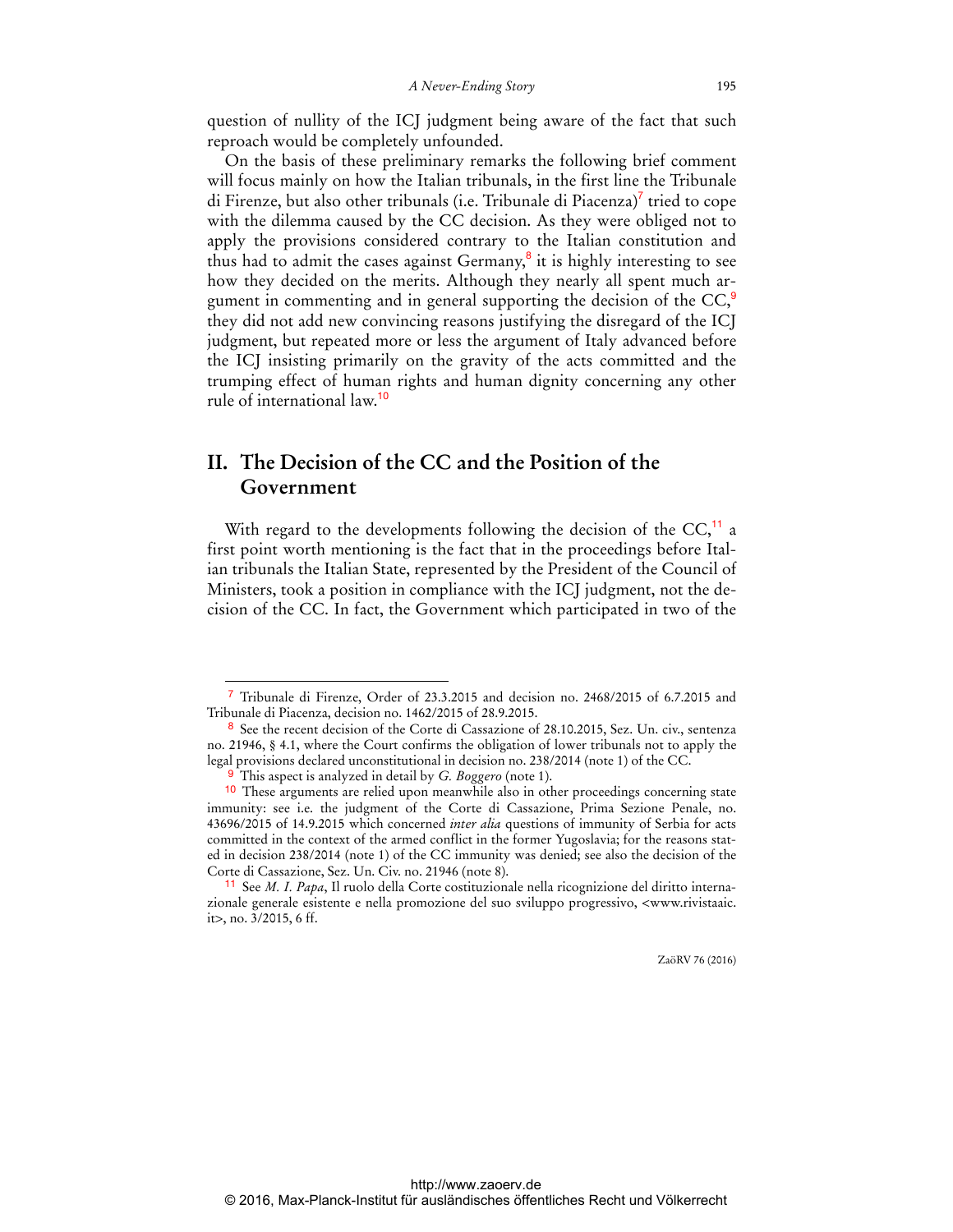three cases<sup>12</sup> on the side of the defendant as a third party pleaded in favor of dismissal of the case for lack of jurisdiction – namely because of the existing and applicable rule of jurisdictional State immunity –, or alternatively requested to suspend the case until the political authority, namely the Government, had determined its position with regard to the reach of the decision of the CC and its relationship to the judgment of the ICJ. Accordingly there is a clear contradiction between the decision of the CC which unambiguously declares that Italy is not bound by the ICJ judgment and the attitude of the political organs which are aware of the international implications of non-compliance with the ICJ judgment and which prefer, as already demonstrated by the law adopted in order to implement the ICJ judgment,<sup>13</sup> to act in conformity with their international obligations. This fact raises the question of the effect of decisions of the CC with regard to State organs, here the Government. As already mentioned elsewhere<sup>14</sup> the consequence of a decision of the CC declaring the unconstitutionality of a law is that the law ceases to have effect from the day following the publication of the decision (Art. 136 of the Italian Constitution). Accordingly due to the decision of the CC declaring unconstitutional on the one hand the law enacting the Charter of the United Nations (UN Charter)<sup>15</sup> – although only with regard to Art. 94 UN Charter and also only with regard to the judgment of 3.2.2012 – and on the other hand the law enacting explicitly the implementation of the ICJ Judgment<sup>16</sup> these laws cease to have effect; they are no longer part of the Italian legal order to which also the Government is submitted. The customary law concerning State immunity on the other side has never become part of the Italian legal order according to Art. 10 of the Constitution to the extent that it is – according to the finding of the  $CC - in$ contradiction to fundamental principles of the Italian constitution. In this perspective the attitude of the Italian Government in the cases against Germany before Italian tribunals reveals a controversial position between Italian state organs, namely the judiciary and the executive: While the Italian courts and tribunals following the decision of the CC (have to) disregard international law, the Government prefers to abide by its international obligations and to plead for dismissal of the case, a dilemma which reflects the disputable character of the decision of the CC and which makes more diffi-

ZaöRV 76 (2016)

 $\overline{a}$ 

<sup>12</sup> Tribunale di Firenze (note 7); Tribunale di Firenze, sentenza 2468/2015 (note 7), and Tribunale di Piacenza, sentenza no. 723/2015 of 25.9.2015, § 1.

<sup>13</sup> Law no. 5/2013 of 14.1.2013.

<sup>14</sup> *K. Oellers-Frahm*, Das italienische Verfassungsgericht und das Völkerrecht – eine unerfreuliche Beziehung, EuGRZ 42 (2015), 8 et seq.

<sup>15</sup> Law no. 848/1957 of 17.8.1957.

<sup>16</sup> Law no. 5/2013 of 14.1.2013.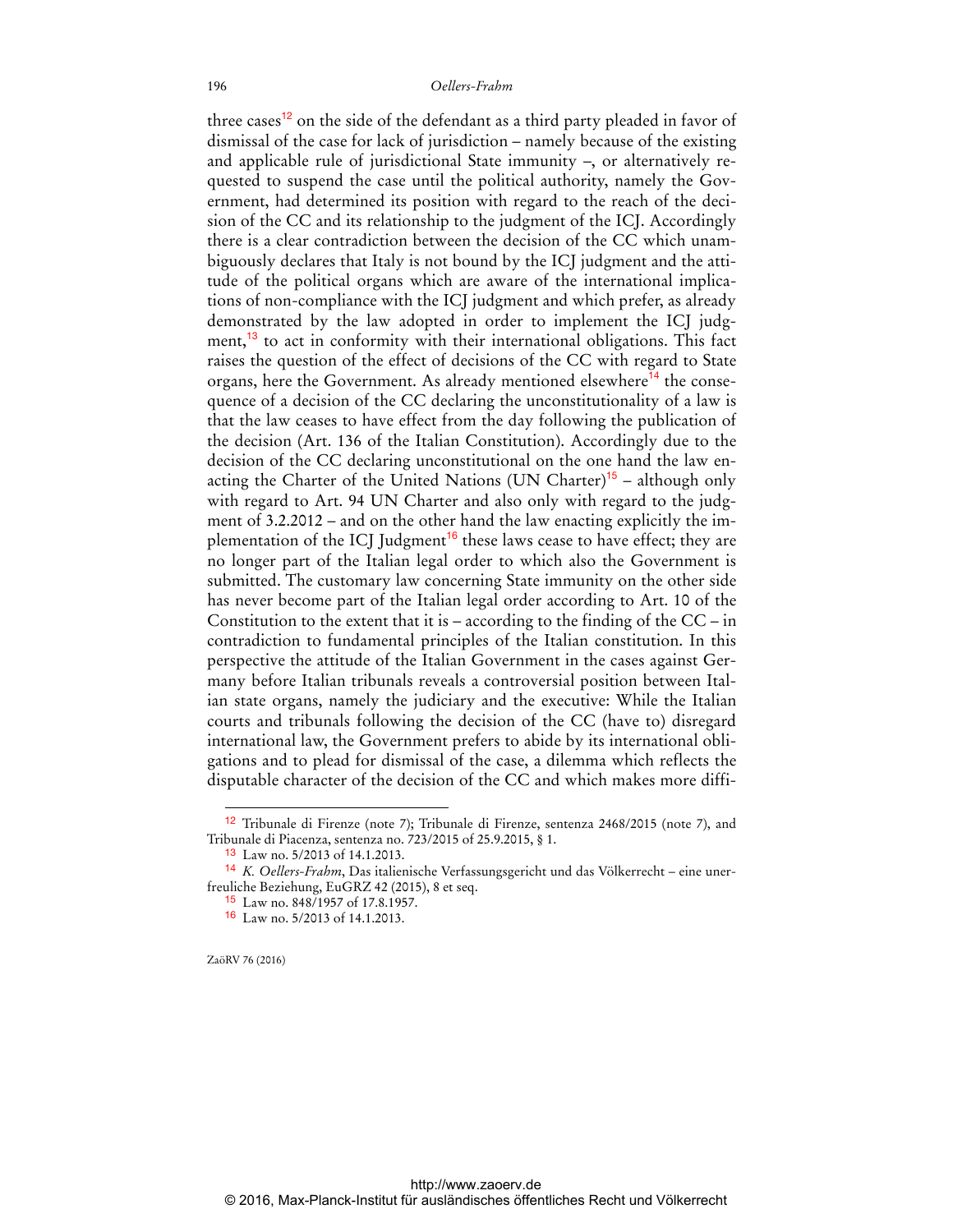cult the emersion as customary international law of the so-called human rights exception so vehemently supported by Italian courts and tribunals.

### **III. The Decisions on the Merits Against Germany**

In the second place it is interesting to see how the tribunals reacted to the decision of the CC in their findings on the merits. While in the three cases referred to above<sup>17</sup> the tribunals (Piacenza, Firenze) all dismiss the German objection to jurisdiction based on the existence of state immunity as confirmed by the ICJ, thus complying with the decision of the CC, they try to find a way for not convicting Germany to pay compensation in two cases and convict Germany to pay compensation in the third case which differs from the two other cases insofar as in this latter case the plaintiff is the person himself having suffered war crimes and not his family.

a) In the two cases brought before the Italian tribunals by the heirs of the victim the tribunals openly address the dilemma resulting from the contradiction between the ICJ judgment and the decision of the CC. The Tribunale di Firenze which gave the first decision following the decision of the CC, explicitly refers in its order of 23.3.2015 to the risk of the Italian state to commit an international wrongful act by violation of the customary rule of law on state immunity confirmed by the ICJ. In its very succinct order it therefore follows a rather innovative approach by focusing on the passage of the ICJ judgment where the Court stated

"that it is a matter of surprise – and regret – that Germany decided to deny compensation to a group of victims on the ground that they had been entitled to a status which, at the relevant time, Germany had refused to recognize, particularly since those victims had thereby been denied legal protection to which the status entitled them"

(§ 99 of the judgment) and that these claims "could be the subject of further negotiation involving the two States concerned, with a view to resolving the issue" (§ 104 of the judgment). On the basis of these statements of the ICJ and without further commenting the decision of the CC the tribunal comes to the conclusion that in the present case it has to proceed by seeking a solution by conciliation. As, however, these statements of the ICJ cannot serve as a legal basis for a conciliatory solution to be ordered by a municipal tribunal because judgments of the ICJ – unlike judgments of the

 $\ddot{ }$ 

<sup>17</sup> Tribunale di Firenze (note 7); Tribunale di Firenze, sentenza 2468/2015 (note 7), and Tribunale di Piacenza, sentenza no. 723/2015 (note 12), § 1.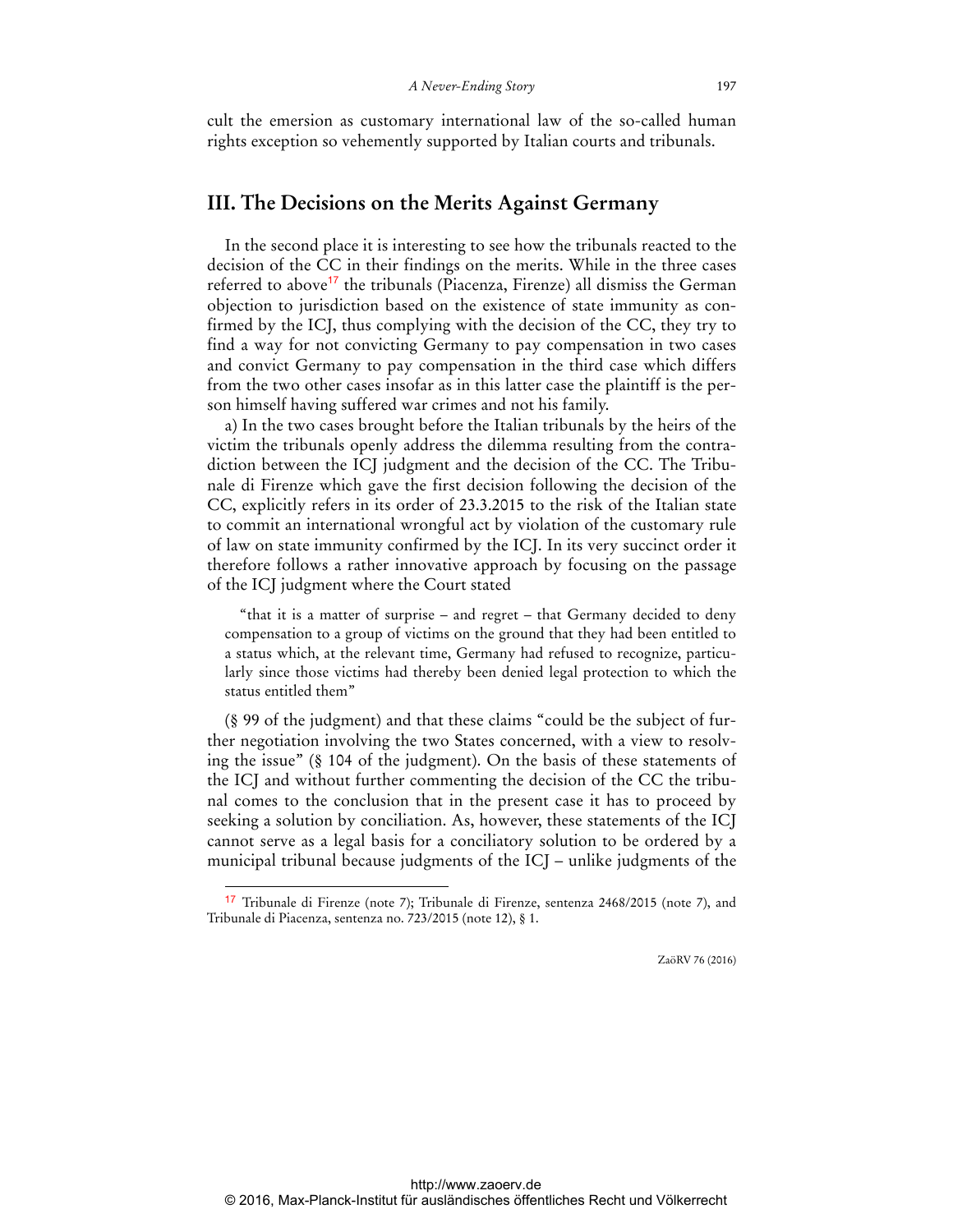### 198 *Oellers-Frahm*

ECJ, for example –, do not have direct binding effect on all state organs, but have to be implemented by state action and because, furthermore, the negotiation argument was not part of the decision on the merits, but only part of the reasoning, the Tribunale referred to Arts. 185 and 185bis of the Italian code of civil procedure (codice di procedura civile – c.p.c.) which are concerned with conciliation. On the basis of these provisions the tribunal presents to the parties a concrete proposal of conciliation providing that the plaintiffs withdraw their claim for compensation and that the Federal Republic of Germany in return grants financial support amounting to 15.000  $\epsilon$ for a stay of some members of the family of the victim in Germany for study or other cultural aims. If the parties do not accept this proposal there will be formal mediation before a particular body.

This solution of the tribunal seems at first sight to offer an elegant way out of the dilemma of contradictory obligations resulting from the ICJ judgment and the decision of the CC. It seems the more reasonable as in its decision the CC only denied state immunity with regard to jurisdiction, not however with regard to execution. The consequence thereof would be that the plaintiff may obtain a positive judgment convicting Germany to pay compensation, but that such judgment, which surely would not be complied with voluntarily by Germany, could probably not be subjected to forceful execution or otherwise would trigger a new case before the ICJ from the part of Germany. Besides the fact that Germany did not and will not react to this order, the decision of the tribunal seems to give a rather far-reaching interpretation of Art. 185 of the Italian code of civil procedure. Art. 185 bases the procedure of "alternative dispute settlement", namely conciliation, on the prerequisite that *both* parties make a request for conciliation (in caso di richiesta congiunta delle parti …). Such a request has not been made and it is not provided that conciliation may be "ordered" by the tribunal<sup>18</sup> which, by the way, would be highly unusual as tribunals have the task to settle disputes by applying the law in force; alternative means of dispute settlement can thus only be applied if accepted by both parties. On the other side, if both parties are requesting conciliation, the tribunal may make a proposal as to the terms of the conciliation. In the present case and in the absence of a joint request for conciliation, the order can, however, only be understood as an invitation to Germany to embark on the way of conciliation, already proposed by the ICJ, which, however, it probably will not do. Furthermore, the passage of the judgment of the ICJ cited by the tribunal

ZaöRV 76 (2016)

 $\ddot{ }$ 

<sup>&</sup>lt;sup>18</sup> Also Art. 185bis c.p.c. cannot be understood as a basis for mandatory conciliation as it only empowers the judge to make a *proposal* for conciliation (proposta transattiva o conciliatoria) which then may or may not be accepted by the parties.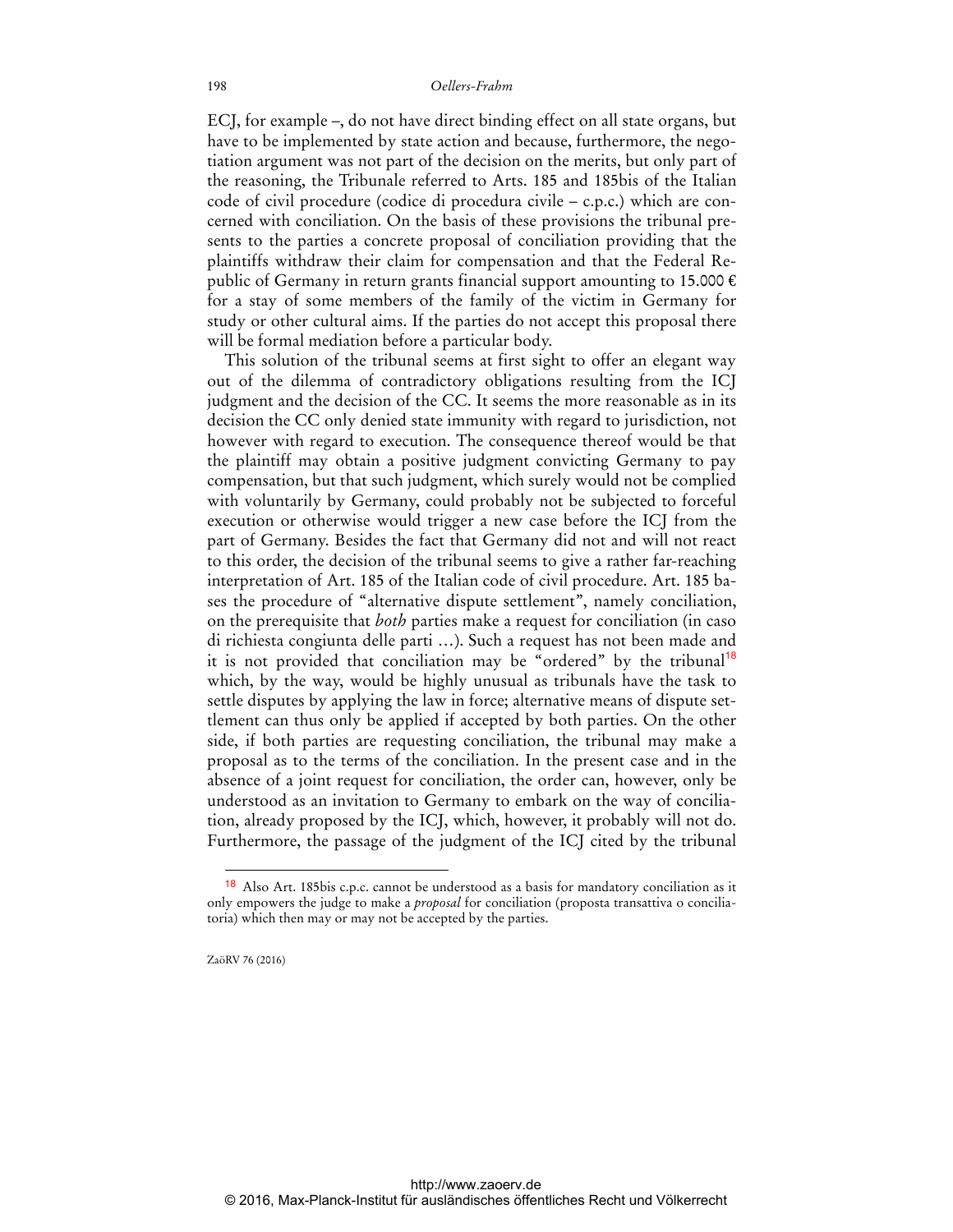can certainly not be understood as a basis for individual negotiation in any single case before a municipal tribunal, but is aimed at enhancing negotiation on the political level. This would not change even if the ICJ had found that Germany and Italy were obliged to negotiate – as it had not. As already mentioned, due to the limited binding effect which only concerns the states parties to the case, not directly all state organs, even a binding decision of the ICJ concerning negotiation could not have served as a legal basis for municipal tribunals to order negotiations between Germany and Italy. But if Germany would initiate negotiations as proposed by the ICJ, the order of the Tribunale di Firenze might be understood as a guideline with regard to the amount of compensation to be paid. But as an agreement between Germany and Italy would, however, certainly only fix a lump sum, the order may raise unrealistic expectations in the victims/plaintiffs.

b) The Tribunale di Piacenza in its *sentenza non definitiva* of 25.9.2015 – brought also not by the victim himself but his heirs – follows the approach taken by the Tribunale di Firenze, but in a more cautious way. It comes to the conclusion that the parties concerned should try to find a negotiated settlement of the dispute, also in view of the absolute particularity of the dispute. Unlike the Tribunale di Firenze the Tribunale di Piacenza "invites" Italy and Germany to consider the opportunity of depositing a note containing a proposal for an amiable solution, thus it does not itself make a concrete conciliation proposal. The tribunal underlines, however, in this context that the procedural attitude of the parties will be decisive for the regulation of the costs of the procedure, which has to be understood as some kind of pressure for initiating negotiations.

What is particular in this case is the fact that the tribunal, referring to § 104 of the ICJ judgment, invites only Germany and Italy, that is the parties to the ICJ case, and not all the parties to the case pending before it, to initiate negotiations. As conciliation under Art. 185 c.p.c. is aimed at finding a solution between the plaintiff and the defendant, not between the defendant and a third party without involving the plaintiff at all, the proposal of conciliation does not keep within the framework of Art. 185 c.p.c. In this case, more openly than in the Order of the Tribunale di Firenze, the tribunal enters into a field of competence which lies rather with the political organs, namely the Ministry of Foreign Affairs.

c) Finally mention shall be made of the judgment of the Tribunale di Firenze of  $6.7.2015^{19}$  by which Germany is convicted to pay compensation amounting to 50.000  $\epsilon$  and in addition the payment of interests of 4 % running from 1.1.1945 as well as the expenses of the procedure. The tribunal

 $\ddot{ }$ 

<sup>19</sup> Tribunale di Firenze, decision no. 2468/2015 (note 7), RG. no. 14049/2011 of 6.7.2015.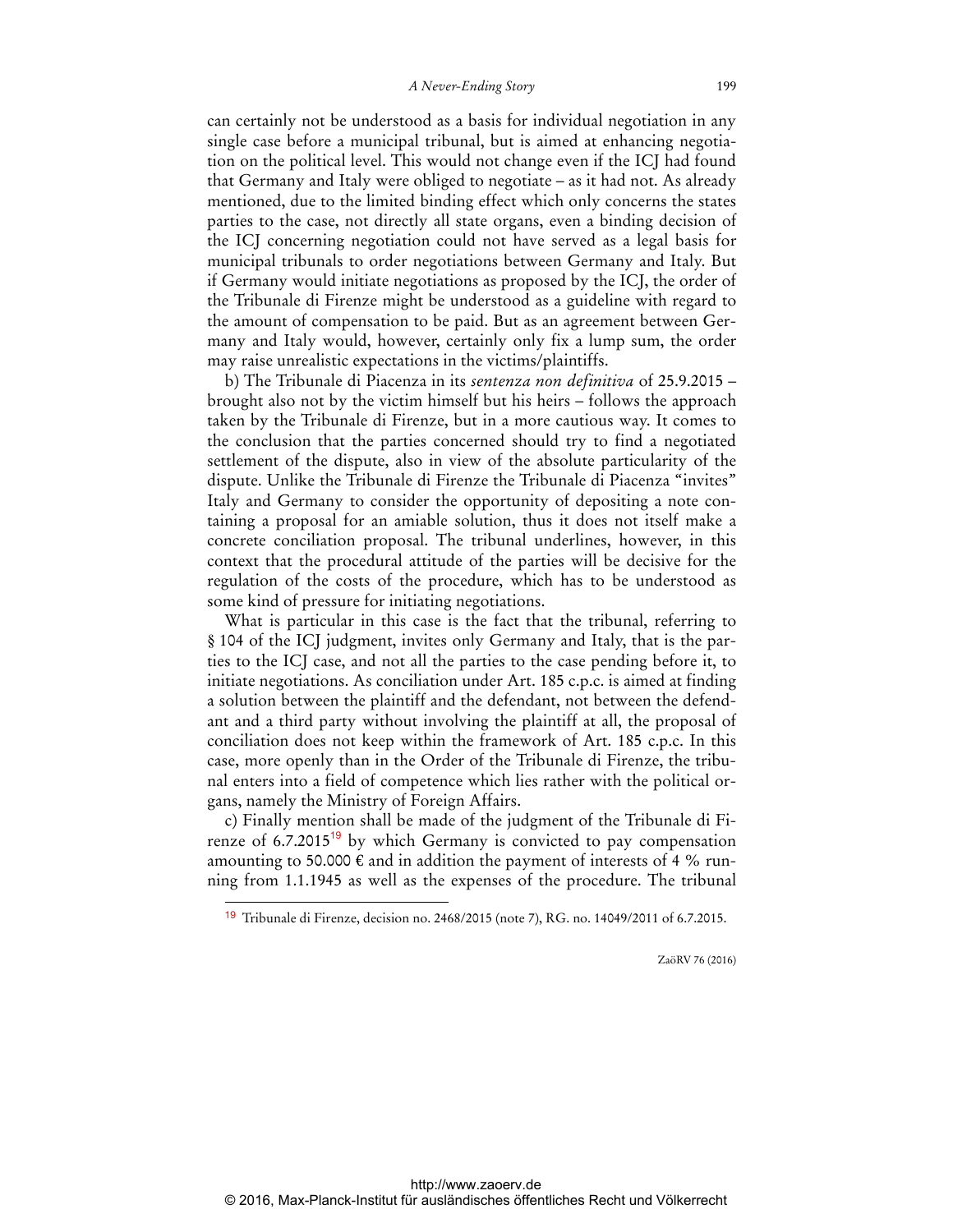### 200 *Oellers-Frahm*

does not explain in detail on what basis the amount of compensation is fixed, but refers merely to a judgment of the Court of Appeal of  $2011^{20}$ where an amount of 30.000  $\epsilon$  was accorded in a similar case, having view in particular to the immaterial damage. In any case, the consequence of this decision will be that the question of execution and of immunity from execution will become relevant in the near future.

In difference to the two other cases this was one of the rare proceedings where the victim himself and not his heirs was the plaintiff. Also in this case, the tribunal commented the decision of the CC in order to justify its denial of the existence of the principle of immunity. In this context the tribunal brings in a new argument for denying immunity relying on the "newborn European constitutional framework" (neonato quadro constitutzionale europeo) to which Germany and Italy belong. The existence of the European framework leads the tribunal to argue that a violation of the principle of immunity and thus of state sovereignty which is reflected in this principle, is less grave than a violation of the principle of effective judicial protection of fundamental rights, because

"the European institutional relations between Italy and Germany based on the principles guaranteed in the European constitution do not run any risk with regard to the respect of their reciprocal sovereignty because the decision of the tribunal is merely a judgment having declaratory nature (sentenza di mero accer $t$ amento e condanna)", $\frac{2}{1}$ 

not implying enforcement as the parties remain free to negotiate with regard to the execution of the decision. Therefore the tribunal regards the "sacrifice of the international legal order" by admitting the civil jurisdiction of Italian tribunals as rather secondary as compared to the denial of the right of the victims to judicial protection. This argument seems not really helpful since the membership of both, Italy and Germany, in the European Union does not affect their other obligations under international law. Furthermore this judgment cannot be considered as merely declaratory because the plaintiff has the right to seek execution which certainly will not be reached by negotiation.

The European context is also the basis for dismissing a new objection brought by Germany in addition to the earlier objections regarding not only the reparation already paid, but in particular the waiver of further claims against Germany on the basis of the Bonn Agreements of 1961 and the ob-

ZaöRV 76 (2016)

 $\ddot{ }$ 

<sup>20</sup> Corte d'Appello di Firenze no. 480/2011 of 11.4.2011.

<sup>21</sup> Last point of the judgment, p. 19; translation by the author.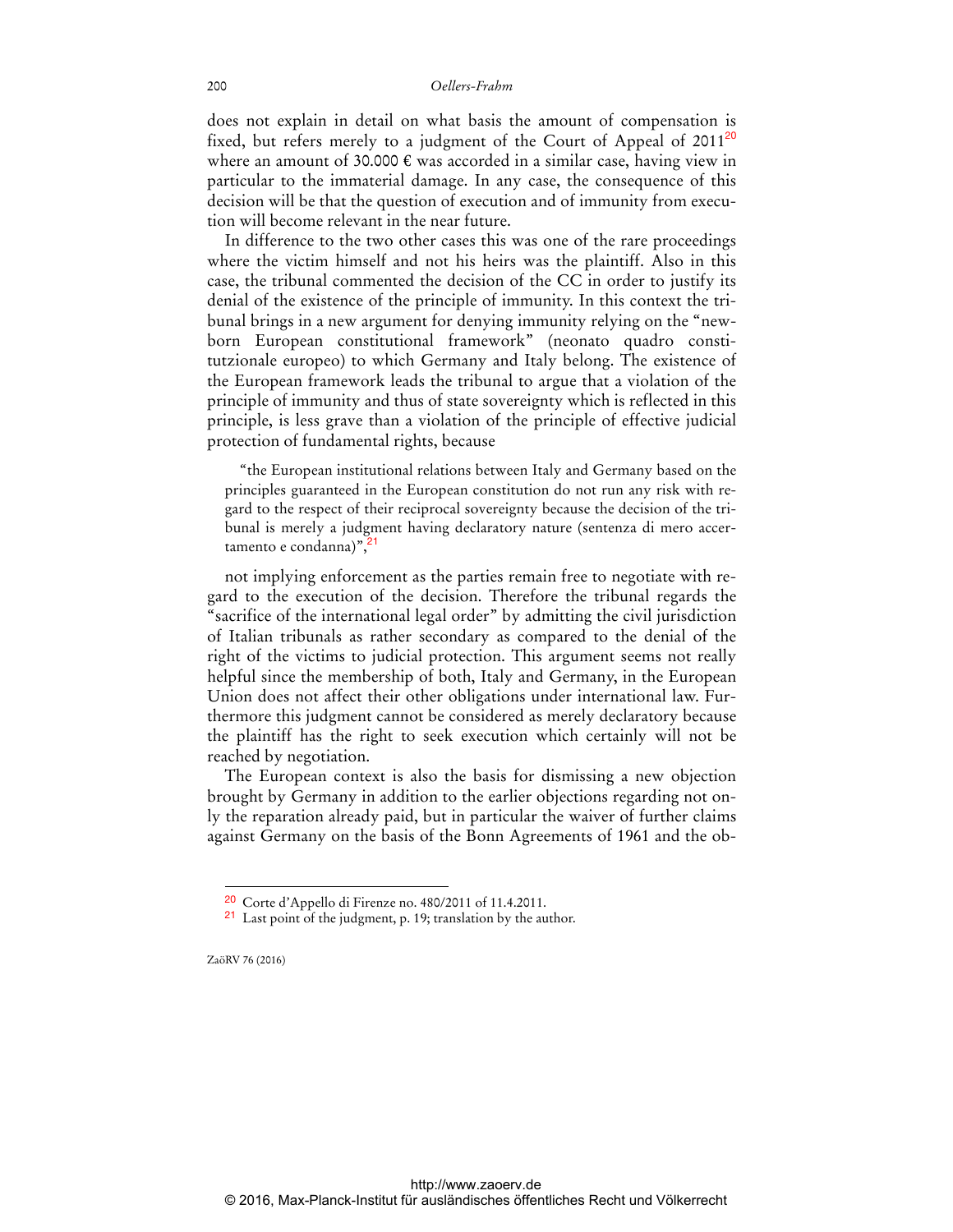jection concerning prescription which shall not be commented here $^{22}$  and which all are dismissed by the Tribunale di Firenze.<sup>23</sup> This additional objection of Germany is based on the principle that a state cannot invoke its internal law as a justification for failure to comply with its international obligations, a principle that is enshrined in Arts. 27 and 32 of the ILC Draft Articles on State Responsibility. Accordingly Germany argued that by convicting Germany the tribunal – and thus Italy – would violate international law and that consequently Germany should in return be released from liability. The tribunal dismisses also this objection repeating again the always proffered argument that the nature of the crimes committed and the fundamental values protected by the highest principles not only of Italy but also of the European Union justify the breach of the international obligation. This leads the tribunal to the rather strange conclusion that not only the sovereignty of Germany (by violating the principle of immunity), but also the sovereignty of Italy (by contracting international responsibility for not complying with customary international law) have to step back behind the *sovereignty of fundamental and internationally recognized values* provided for in the Italian Constitution and in the Charter of Fundamental Rights of the European Union which together protect Italy and Germany from the horrors of the past.

### **IV. Concluding Remarks**

 $\overline{a}$ 

The decisions briefly commented above lead to the following conclusions: The decision of the CC which is the guardian of the Constitution and the organ to give guidance to the lower tribunals in order to maintain legal certainty, has passed the buck to the lower tribunals which have to find a way between Scylla and Charybdis, namely the violation of either national law or international law. Their attitude is interesting in so far as they evidently felt some reluctance to convict Germany to pay compensation with regard to the heirs of a victim, but not with regard to the victim himself. This attitude reflects the concern of never-ending claims of compensation even 70 years after the commission of the crimes in particular in the context of war-related actions. Therefore these decisions might be considered as a

<sup>22</sup> *Cf*. *K. Oellers-Frahm*, Judicial Redress of War-Related Claims by Individuals: The Example of the Italian Courts, in: U. Fastenrath/R. Geiger/D.-E. Khan/A. Paulus/S. von Schorlemer/C. Vedder (eds.), From Bilateralism to Community Interest, Essays in Honour of Bruno Simma, 2011, 1055 et seq. with further bibliographical references.

<sup>23</sup> Tribunale di Firenze, sentenza no. 2468/2015 (note 7), § 4.3.